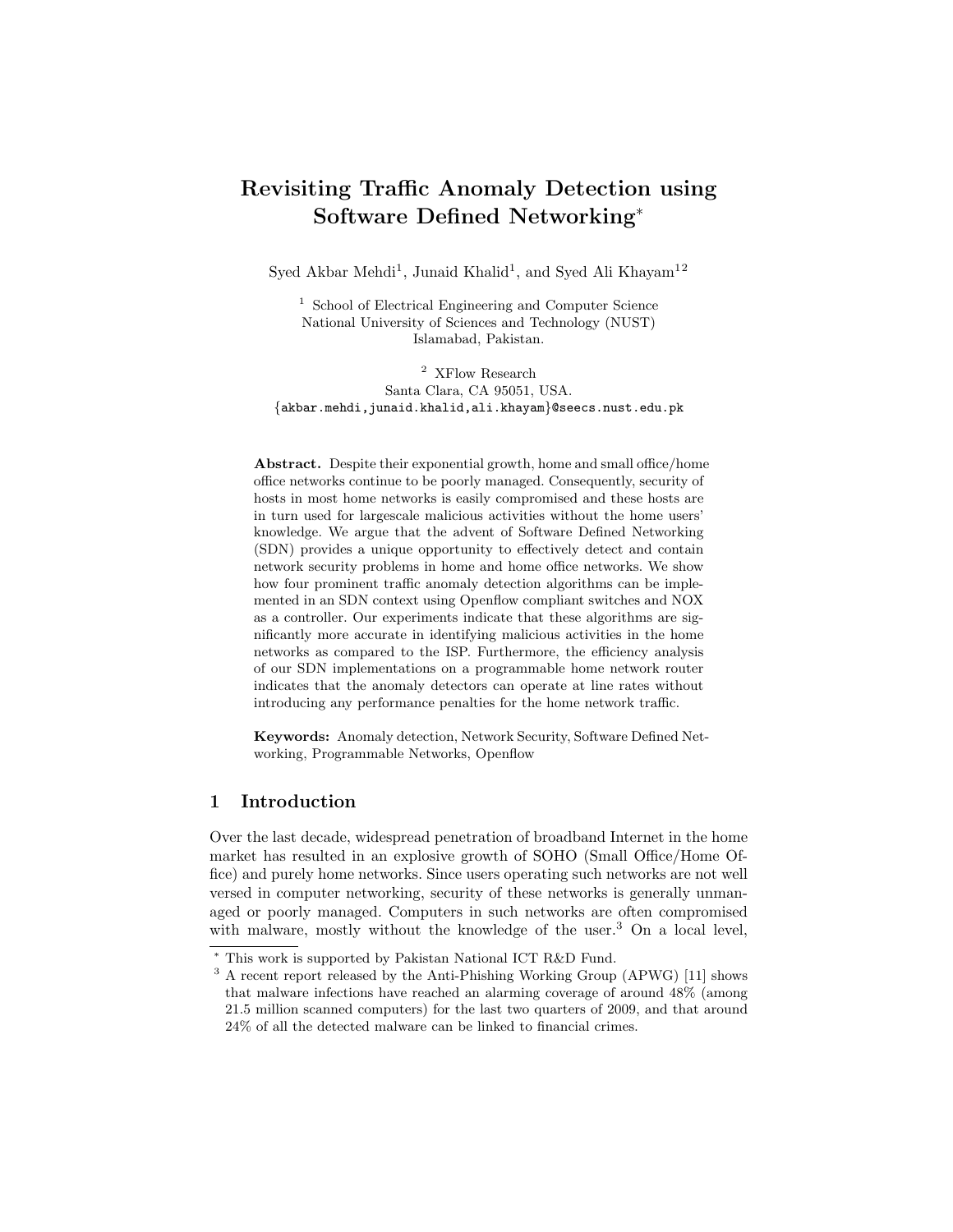such malware creates problems for the home users, like hogging their network bandwidth, leaking confidential information, or tampering financial transactions. More importantly, criminal elements often employ these compromised machines as zombies to carry out Internet-wide malicious activities. With the highly diverse hardware and software deployed in home networks, ISPs have little visibility into or control over home networks' traffic. Consequently, instead of resolving the problem at its roots (i.e., the home network), ISPs resort to traffic monitoring and security policing in the network core.

We argue that the emerging concept of Software Defined Networking  $(SDN)^4$ offers a natural opportunity to delegate the task of network security to the home network while sparing the home user from complex security management tasks. Implementation of such a network can be easily achieved using switches supporting the OpenFlow protocol [28], which allows a network controller (e.g. NOX [21]) to programatically control the forwarding behavior of the switch. While benefits of SDN are thus far being envisioned for core network environments, we advocate the use of this technology in the home network where it offers the flexibility to achieve highly accurate security policing, line rate operation (due to low traffic rates), and, most importantly, delegation of security policy implementation to downstream networks. Our hypothesis is that a programmable home network router provides the ideal platform and location in the network for detecting security problems.

To put theory to practice, we revisit a security solution which has been explored (rather unsuccessfully) in the past: Deployment of an Anomaly Detection System (ADS) in the network core. ADSs model the normal traffic behavior of a network and flag significant deviations from this behavioral model as anomalies. Many ADSs have been proposed during the last few years to detect traffic anomalies in the network core [20, 22, 29–31]. However, deployment of ADSs in the network core has been plagued by two problems: 1) Low detection rates: While some systems can provide high detection rates [12], they are not usable in a practical setting because they generate a large number of false positives; 2) Inability to run ADS algorithms at line rates in the network core: Packet and flow sampling [2–4, 23, 25] is being used to mitigate this problem, but sampling further degrades anomaly detection accuracy by distorting important traffic features [13, 27].

Both of the above problems can be mitigated if anomaly detection is performed close to the anomalous sources, i.e. the endpoints in SOHO or home networks. Thus far, a main obstacle in deployment of security systems in home networks is that switches and routers run proprietary software and are closed to outside control. Moreover, most home users either cannot or do not want to be burdened with the task of configuring and installing such systems. We believe that Software Defined Networking can provide a viable solution to this problem. The primary benefit provided by SDN is standardized programmability i.e. once a solution is developed it can be deployed to a diverse range of networking

<sup>4</sup> The SDN concept was originally proposed in [21] and was recently defined more formally in [24].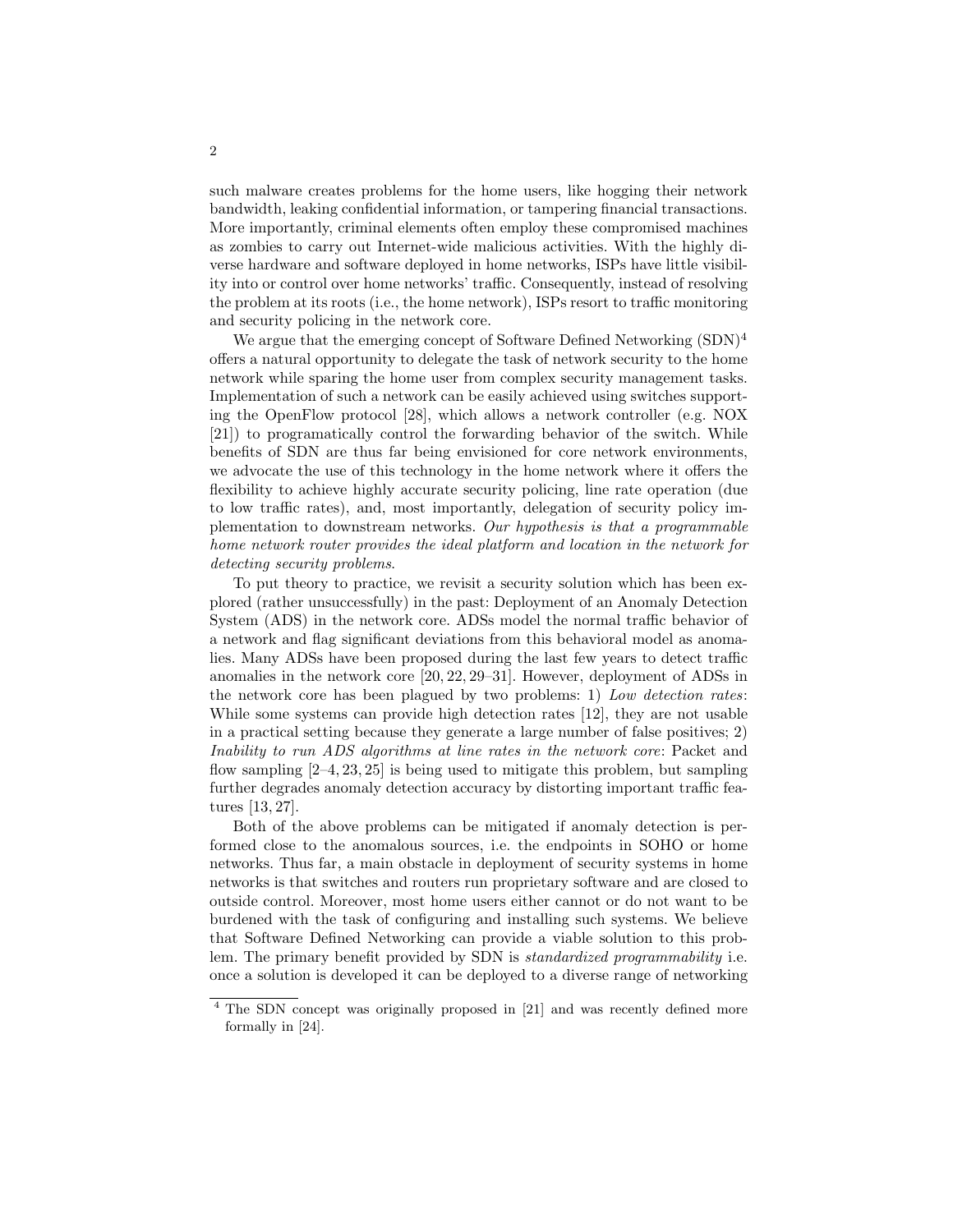Table 1: Header fields in an Openflow table entry [7].

| $\rm Port$ | source dst |  | tvpe | lid | priority |  | src IP dst | ΙI<br>proto | ΙH<br>T <sub>o</sub> S<br>bits <sup>'</sup> | <b>STC</b><br>port | dst<br>port |  |
|------------|------------|--|------|-----|----------|--|------------|-------------|---------------------------------------------|--------------------|-------------|--|
|------------|------------|--|------|-----|----------|--|------------|-------------|---------------------------------------------|--------------------|-------------|--|

hardware which complies with the SDN technology (e.g. Openflow). Furthermore any improvements in the switching hardware or any changes to the SDN implementations are easy to integrate because of the standardized abstraction layer.

In order to test our hypothesis, we ask the following questions: 1) Can existing anomaly detection algorithms be ported faithfully to a Software Defined Network (SDN)? 2) How easy is it to implement these algorithms in a SDN and what benefits do we get from doing so? 3) How much accuracy degradation (if any) is caused when an anomaly detector is run in the ISP versus running the same detector in a home/SOHO network? 4) Is there any difference in accuracy between the SDN and standard implementations running in a home/SOHO network? 5) Are there any performance problems when running the SDN implementations at line rate, without any traffic sampling, in a home/SOHO network?

This paper makes the following contributions to answer these questions:

- We show how four prominent anomaly detection algorithms can be implemented in the NOX SDN controller.<sup>5</sup>
- We perform a detailed accuracy evaluation of our implementations on realworld traffic datasets collected at three different network deployment points: the edge router of an ISP, the switch of a research lab (simulating a small office), and a home network router. Traffic anomalies (including portscans and DoS attacks) are injected at varying rates into the collected datasets. We show that these algorithms fail to mine anomalies with satisfactory accuracy in the ISP level dataset but are able to provide highly accurate detection in the home network and small office datasets.
- We provide efficiency evaluation of our SDN implementations on the home and SOHO network datasets showing that, in addition to providing better accuracy, our approach allows line rate anomaly detection.

# 2 Background and Related Work

## 2.1 Background: Software Defined Networking

Software Defined Networking (SDN) has recently emerged as a powerful new paradigm for enabling innovation in networking research and development. The

<sup>5</sup> Open-source NOX implementations of the anomaly detectors and sanitized traffic datasets are released publicly [www.wisnet.seecs.nust.edu.pk/downloads.php] to facilitate future research in this area.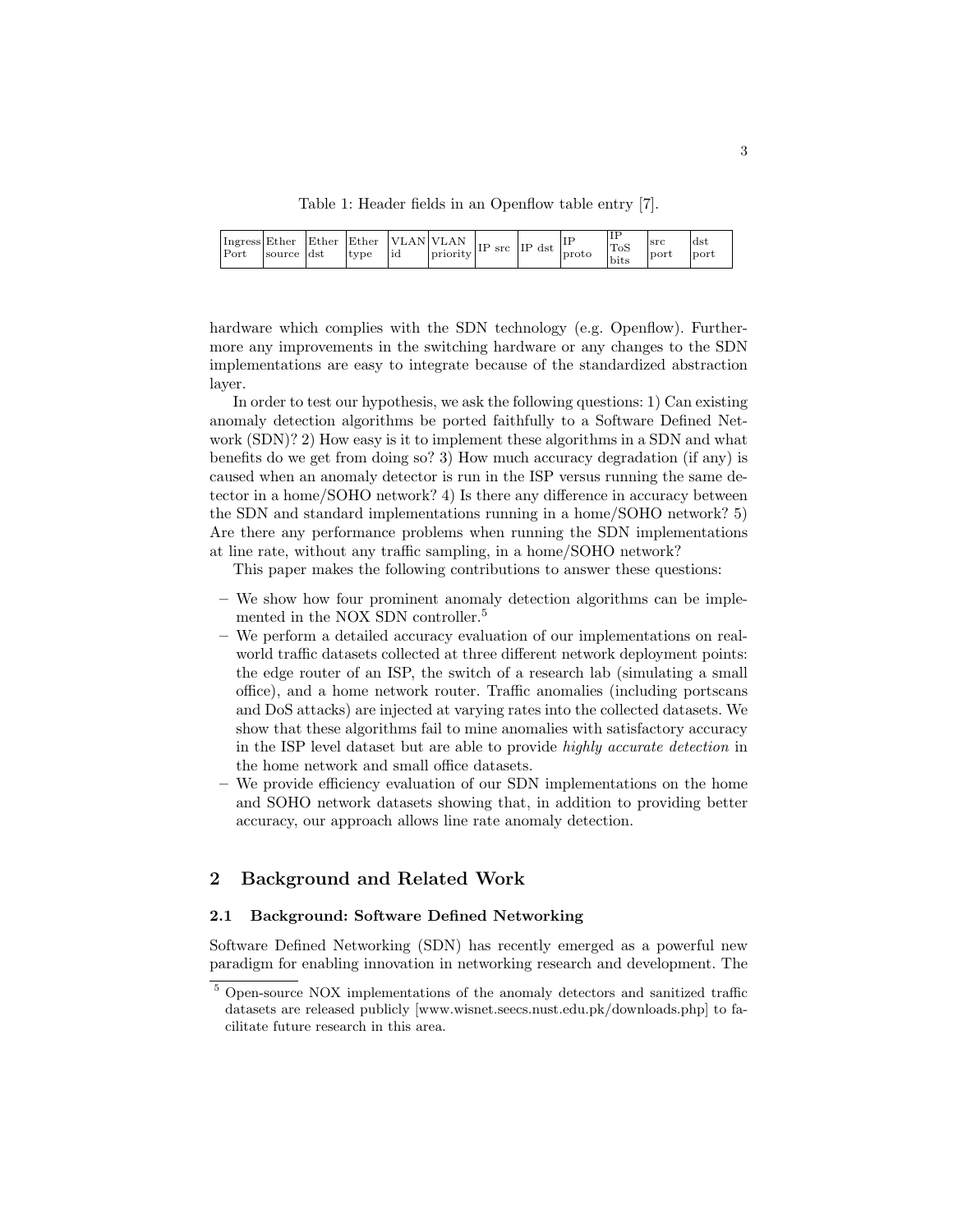basic idea is to separate the control plane of the network from the data plane. While there has been significant previous work in this domain [14, 16, 17], recently Openflow [7, 28] has become the standard bearer for the SDN paradigm.

Openflow is a protocol that allows switches and routers containing internal flow tables to be managed by an external *controller*. Each flow table inside a switch contains a set of flow entries. Each flow entry contains a header (against which incoming packets are matched) as well as a set of zero or more actions to apply to matching packets. All packets processed by the switch are compared against its flow tables. If a matching flow entry is found, any actions from that entry are performed on the packet. If no matching entry is found, the packet is forwarded to the controller. The controller may decide to install flows in the switch at this point based on the packet's header. It can also forward the packet through the switch without setting flows.

Table 1 shows the header fields that are present in a flow. Each of these header fields can be wildcarded (i.e. it is ignored while matching packets). This allows flexibility in specifying the exact group of packets on which a certain set of actions is to be performed. For instance, assume a flow entry which has all fields wildcarded except *Ethertype* (set to IP),  $IP$  proto (set to TCP) and dst port (set to 80). If we specify the action for this flow entry as "forward out of port 1", then all traffic destined towards any http server will be forwarded out of port 1 of the switch. Readers interested in further details are referred to the Openflow switch specification v1.0 [7].<sup>6</sup>

Many SDN controllers are now being developed to manage Openflow compliant switches [21, 24, 33]. The basic idea in all of these controllers is to centralize the observation of network state, decide appropriate policies based on this state observation and then enforce these policies by installing flow entries in the switches. NOX [21] and Maestro [33] both provide the concept of a "Network Operating System". Other control platforms like Onix [24] focus primarily on building the control plane as a distributed platform in order to enhance scalability and reliability.

## 2.2 Related Work

To the best of our knowledge, this work represents the first effort to implement and evaluate existing anomaly detection algorithms in the SDN context. Recently, however, there has been interest in building better solutions for effective management of home networks while hiding the complexity from the home users [1]. Part of this focus has been on improving security and privacy in home networks. Yang et al. [32] performed a user study and found that non-expert users mostly relied on OS-based firewall software as opposed to expert users who relied on firewalls built into the router. The primary reason was the inability of non-expert users to configure the router based firewalls. Calvert et al. [15] point

 $6$  At the time of the writing of this paper, Openflow Specification v1.1 [8] has also been released. However, since it has not been widely implemented, our work is based on OpenFlow 1.0.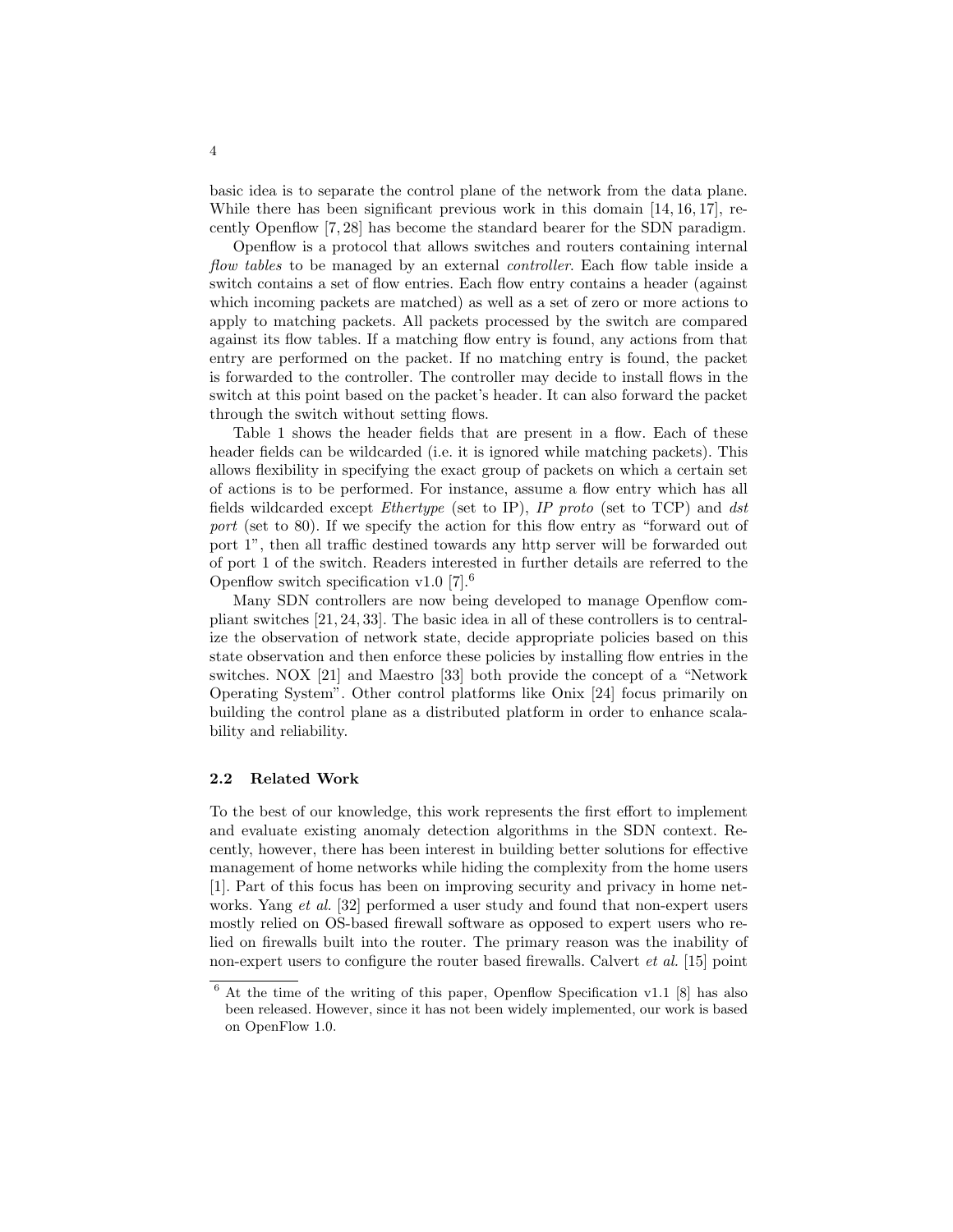out many of the difficulties in home network management due to the end-to-end nature of the Internet architecture. They identify security issues, like bot infections, as one of the major problems and attribute them to inability of users to properly set up and integrate networking gear into their home networks. They propose a "smart middle, smart ends" approach which utilizes an intelligent network, as opposed to the "dumb middle, smart ends" approach that forms the basis of the Internet architecture today. Feamster [19] proposes an architecture for home network security which outsources the management and operations of these networks to a third party (e.g. ISP) which has a broader view of network traffic. He suggests the use of programmable network switches which are managed by a centralized controller (located at the ISP). The controller applies distributed inference to detect performance and security problems in the local networks.

# 3 Anomaly Detection in Software Defined Networks

In this section, we describe implementations of four prominent traffic anomaly detection algorithms in the context of a Software Defined Network (SDN). The aim is to answer the first question asked at the end of Section 1, i.e. is it possible to faithfully implement diverse anomaly detectors in a SDN? Although we assume a setup having a switch running the Openflow protocol with NOX as an external controller, the ideas presented here are easily applicable to any similar SDN paradigm. Similarly, the algorithms ported in this work [20, 26, 29, 31] are simply proofs-of-concept to illustrate the flexibility and ease of anomaly detection algorithm implementation on an SDN platform. We show that the OpenFlow protocol allows us to implement these algorithms within NOX to attain the same accuracy achievable by inspecting every packet, while in fact processing only a small fraction of the total traffic. The main idea is to install flows in the switch whenever a connection attempt succeeds. As a result, only the relevant packets (e.g. TCP SYNs and SYNACKs) within a connection are sent to the controller while all other packets are processed at line rate in the switch hardware.

## 3.1 Threshold Random Walk with Credit Based Rate Limiting

The TRW-CB algorithm [29] detects scanning worm infections on a host by noting that the probability of a connection attempt being a success should be much higher for a benign host than a malicious one. TRW-CB leverages this observation using sequential hypothesis testing (i.e. likelihood ratio test) to classify whether or not the internal host has a scanning infection. For each internal host, the algorithm maintains a queue of new connection initiations (i.e. TCP SYNs) which have yet to receive a response (i.e. a SYNACK). Whenever one of these connections times out without any reply or receives a TCP RST, the algorithm dequeues it from the queue and increases the likelihood ratio of the host which initiated the connection (i.e. closer to being declared as infected). On the other hand, when a successful reply is received, the likelihood ratio is decreased (i.e.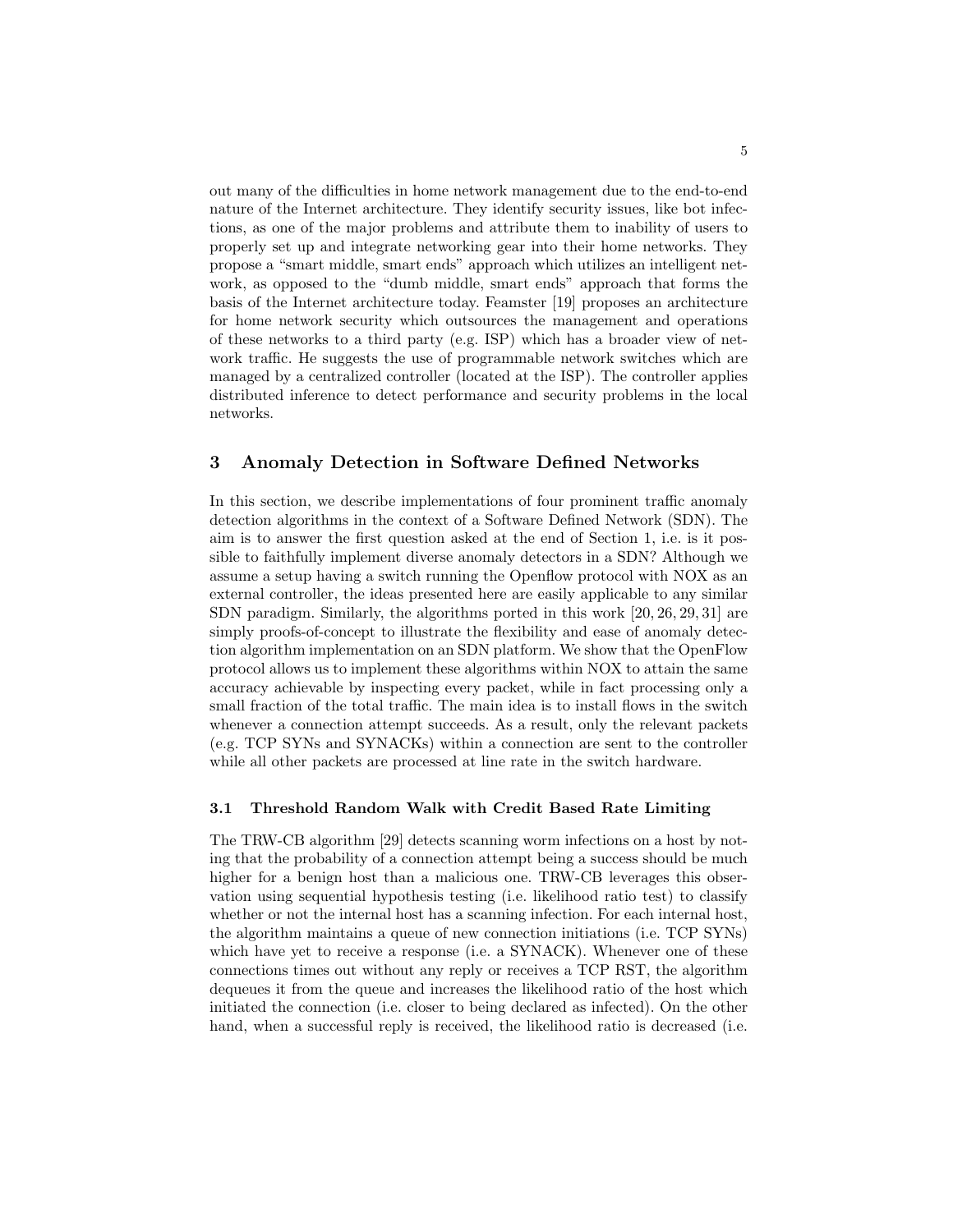closer to being declared benign). Whenever the likelihood ratio for a host exceeds a certain threshold  $\eta_1$ , it is declared as infected.

In order to implement TRW-CB in NOX, we employ the fact that the packets this algorithm uses are either connection initiations or replies to them. Thus there is no need to check every packet. The OpenFlow Switch Specification v1.0 [7] indicates that a packet not matching any flow entry in the switch is sent to the controller. We leverage this facility to allow packets related to connection establishment to be sent to the controller. When a connection is established successfully, we install flows in the switch to handle the rest of the packets in the session. The following example explains our implementation:

- 1. Suppose that internal host A sends a TCP SYN to a new external host B. Since there are no flows in the switch matching this packet, it will be sent to the NOX controller.
- 2. The TRW-CB instance running at the NOX controller simply forwards this packet through the switch, without setting any flows. At the same time, the algorithm also does its normal processing (i.e. adds B to a list of hosts previously contacted by  $\bf{A}$  and adds the connection request to  $\bf{A}$ 's queue).
- 3. The two possible responses from B are:
	- (a) If a TCP SYNACK from  $B$  to  $A$  is received, the switch again forwards this to the NOX controller (since it still does not match any flows). Upon receiving the SYNACK, the TRW-CB instance at the controller installs two flows in the switch. The first flow matches all packets sent from A to **B**. It contains  $\mathbf{A}$ 's IP address in the *IP src* field and  $\mathbf{B}$ 's IP address in the IP dst field. Except for *Ether type* (which is set to IP), all other fields in the flow are wildcarded. The second flow is similar to the first, but matches all packets sent from B to A. Each flow contains an action to forward matching packets out of the relevant port of the switch. Additionally, TRW-CB also does its normal processing (i.e. removing this connection request from A's queue and decreasing A's likelihood ratio).
	- (b) If the connection times out, then TRW-CB does its regular processing (for the connection failure case) without interacting with the switch. Thus no flows are installed.

Our decision to wildcard all fields in the flow other than  $IP$  src,  $IP$  dst and Ethernet Type, is a carefully considered one. TRW-CB detects "horizontal" portscans (i.e. across different external hosts as opposed to different ports on the same external host) and is interested only if an internal host is sending new connection requests to different external hosts. Typically a benign host can open multiple TCP connections (each with a different source port) to the same server. The destination port may be the same for all requests (e.g. an http server) or it may be different for each request. If each successful connection to the same external host had a seperate flow in the switch it would wastefully increase the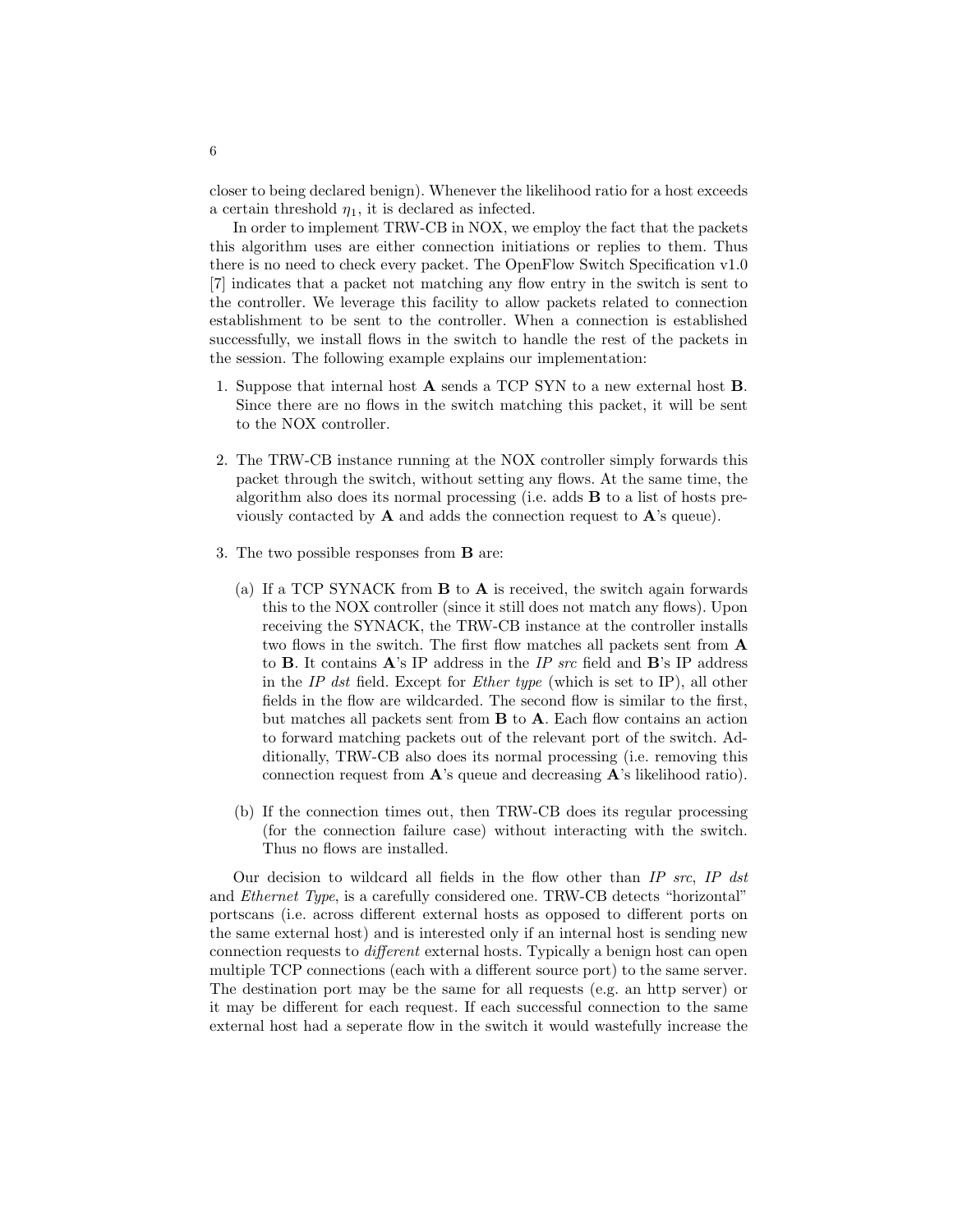size of the flow tables and consequently the switch's processing overhead. Our scheme ensures that only two flows are installed between two communicating hosts. Any new connection requests to the *same external host*, after the first request, will be forwarded at line rate by the switch without passing through the controller. However, any connection initiations to a new external host will still be sent first to the controller. This allows TRW-CB to attain the same accuracy achievable by inspecting every packet while actually processing only a fraction of the total traffic.

## 3.2 Rate-Limiting

Rate Limiting [30, 31] uses the observation that during virus propagation an infected machine attempts to connect to many different machines in a short span of time. On the other hand, an uninfected machine makes connections at a lower rate and is more likely to repeat connection attempts to recently accessed machines. Whenever a new connection request arrives, it is checked against a list of recently contacted hosts called the "working set". If the request is to a host present in the working set, then it is forwarded normally. Otherwise, it is enqueued in another data structure called the "delay queue". Every d seconds a connection is taken out of the delay queue and allowed to proceed forward. If the size of the delay queue increases beyond a threshold T, an alarm is raised.

To implement Rate Limiting in NOX, we again employ the same idea used in TRW-CB that there is no need for the controller to inspect every packet. We implement separate pairs of working sets and delay queues for every internal host. The following rules are applied to packets arriving at the controller:

- 1. Whenever a new connection request arrives and the remote host is in the working set, we set two flows in either direction between the internal host and the remote host. Rate Limiting like TRW-CB is a host based anomaly detector and does not care about traffic to specific ports. Therefore the flows are also similar (i.e. everything except  $IP$  src,  $IP$  dst and Ether type is wildcarded).
- 2. If a new connection request arrives and the remote host is *not* in the working set, we enqueue it into the delay queue. No flows are installed in the switch in this case.
- 3. Every d seconds a new connection request is moved from the delay queue to the working set. We forward this connection request through the switch without installing any flows.
- 4. Whenever a positive connection reply (e.g. TCP SYNACK) arrives at the switch, we again install two flows in either direction to handle the rest of the traffic for this connection.

#### 3.3 Maximum Entropy Detector

The Maximum Entropy detector [20] estimates the benign traffic distribution using maximum entropy estimation. Training traffic is divided into 2,348 packet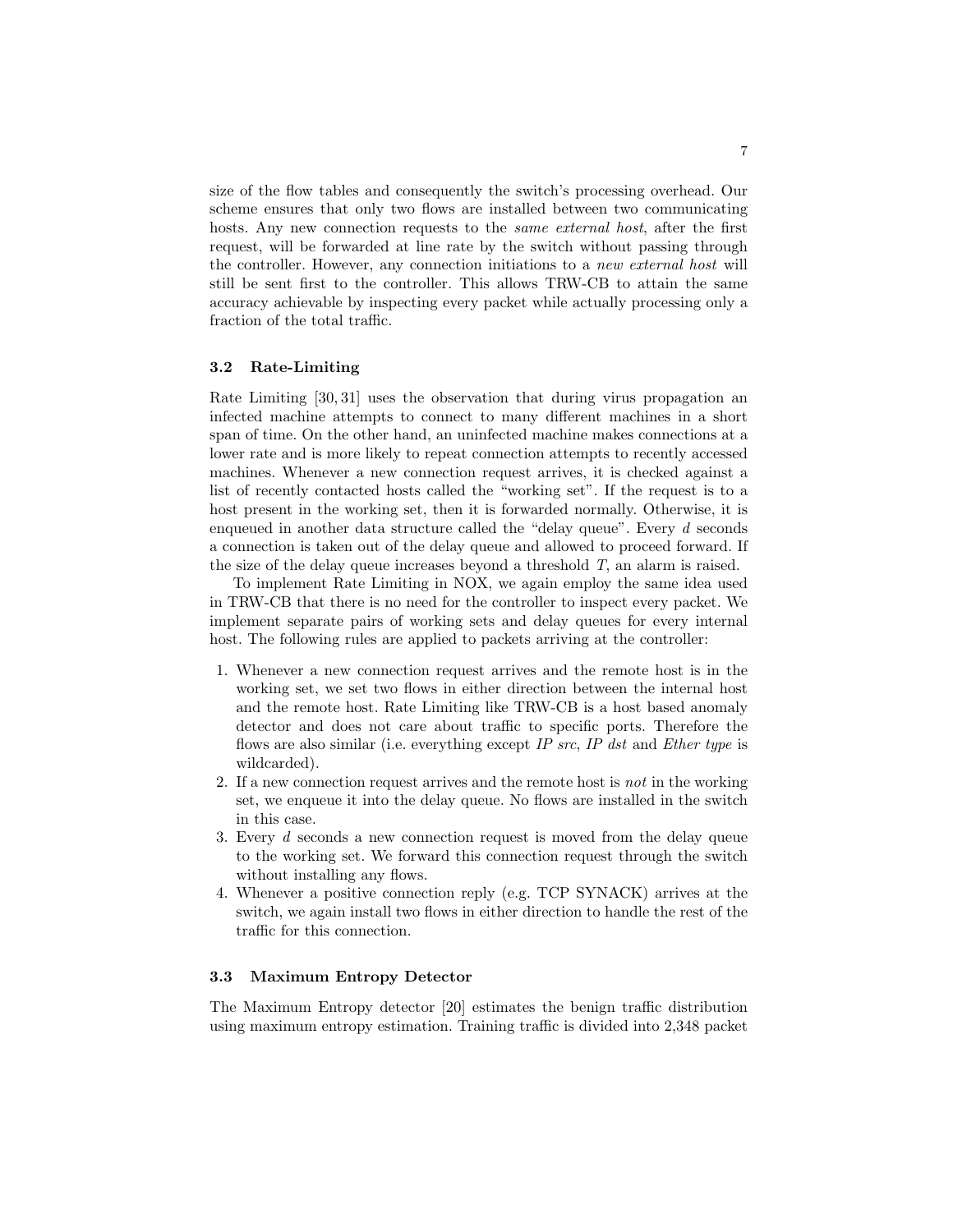classes and maximum entropy estimation is then used to develop a baseline benign distribution for each class. Packet classes are derived from two dimensions. The first dimension contains four classes (i.e. TCP, UDP, TCP SYN and TCP RST). In the second dimension each of these four classes is split into 587 subclasses based on destination port numbers. Packet class distributions observed in real-time windows (each of duration  $t$  secs) are then compared with the baseline distribution using the Kullback-Leibler(KL) divergence measure. An alarm is raised if a packet class' KL divergence exceeds a threshold  $\eta_k$ , more than h times in the last W windows.

Unlike TRW-CB and Rate Limiting, Maximum Entropy relies on examining every packet in order to build packet class distributions every t seconds. One approach would be to actually make every packet pass through the algorithm instance running inside the NOX controller. However, this approach will negate Openflow's efficiency benefits. Instead, we use an indirect approach to achieve the same results.

Whenever the switch receives a packet which does not match any flows, it is forwarded to the NOX controller where our algorithm takes one the following actions (based on the packet type):

- 1. If a TCP SYN or RST packet is received, the count for the relevant packet class, in the current distribution window, is incremented. Next the packet is forwarded through the switch without setting any flows.
- 2. If a TCP SYNACK packet is received, we install two flows (each handling traffic in one direction) in addition to forwarding the packet through the switch. The flows contain values for the six-tuple consisting of *Ether type* (set to IP), IP src, IP dst, IP proto (set to TCP), src port, dst port. Other fields are wildcarded.
- 3. If a UDP packet is received, we install two flows similar to the SYNACK case. Moreover, the count for the relevant UDP packet class is incremented.

As mentioned earlier Maximum Entropy requires the inspection of every packet for building class distributions. The algorithm described above only takes care completely of the TCP SYN and TCP RST classes. The Openflow specification v1.0 [7] states that packet counters are maintained per-flow in the switch. We use this facility to build packet distributions for the rest of the traffic. We schedule a timer function to be called every t seconds, to sequentially perform the following operations:

- 1. The switch is queried for information on all currently installed flows along with their packet counts.
- 2. For each flow returned by the switch:
	- (a) First the packet class for this flow is determined using its IP proto and dst port fields.
	- (b) Next the packet count for this flow during the last  $t$  seconds is determined. Note that the switch returns the cumulative count of all packets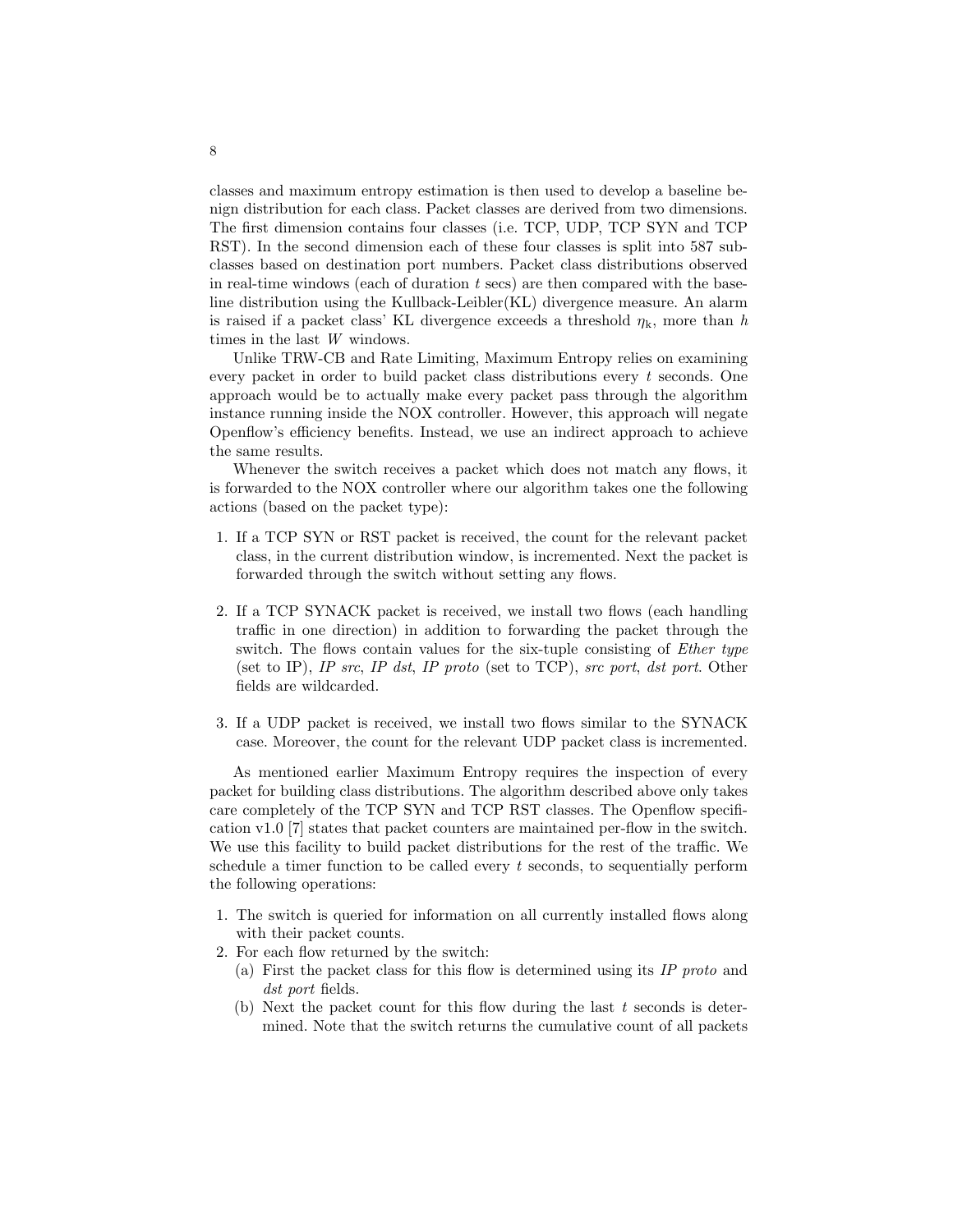matching this flow since it was installed. In order to calculate count for the last  $t$  seconds, we maintain a shadow copy of the switch's flow table along with the last updated packet counts. We subtract each flow's packet count in our shadow copy from the value returned by the switch to get the count for the last  $t$  seconds. The shadow copy's packet count is also updated to the latest value at this stage.

(c) Finally the count for packet class determined in the step (a) is incremented with the value determined in step (b).

Note that all the above operations can be easily implemented using Open-Flow. Also, note that in the above case we set a more specific flow than TRW-CB. The reason is that Maximum Entropy builds packet class distributions depending on specific destination ports. We need to treat different connections between two machines separately in order to build correct distributions. In addition, we cannot set flows like "match all packets destined towards TCP port 80", because that would result in new TCP SYN requests to port 80 on any remote machine being forwarded by the switch without the controller's intervention. This would result in an incorrect packet class distribution for the TCP SYN class.

#### 3.4 NETAD

NETAD [26] operates on rule-based filtered traffic in a modeled subset of common protocols. The filter removes "uninteresting traffic" based on the premise that the first few packets of a connection request are sufficient for traffic anomaly detection. This includes all non-IP packets, all incoming traffic, TCP packets starting after the first 100 bytes and packets to any address/port/protocol combination if more than 16 are received in a minute. It computes a packet score depending on the time and frequency of each byte of packet. Rare and novel header values are assigned high scores. A threshold is applied on a packets score to find anomalous packets.

In order to implement NETAD in NOX, we make use of its filtering stage. The filtering rules imply that typically only the first few packets of a connection will be used by the algorithm. Therefore we base our implementation on the constraint that all packets must pass through the controller unless they satisfy one of the filtering rules. If a rule is satisfied, then we install flows in the switch to forward the rest of the traffic without controller intervention. For instance, since the algorithm specifies that it is not interested in TCP packets starting after the first 100 bytes, we check the sequence number of TCP packets passing through the controller. In case the sequence number of a packet exceeds 100, we install two flows in the switch which correspond to either direction of this packet's connection. The flows in each case contain values for the six-tuple consisting of Ether type (set to IP), IP src, IP dst, IP proto (set to TCP), src port, dst port. Similar to Maximum Entropy, our flows are more specific in this case because the algorithm requires the first few packets of every new connection even if the two hosts already have connections on other ports.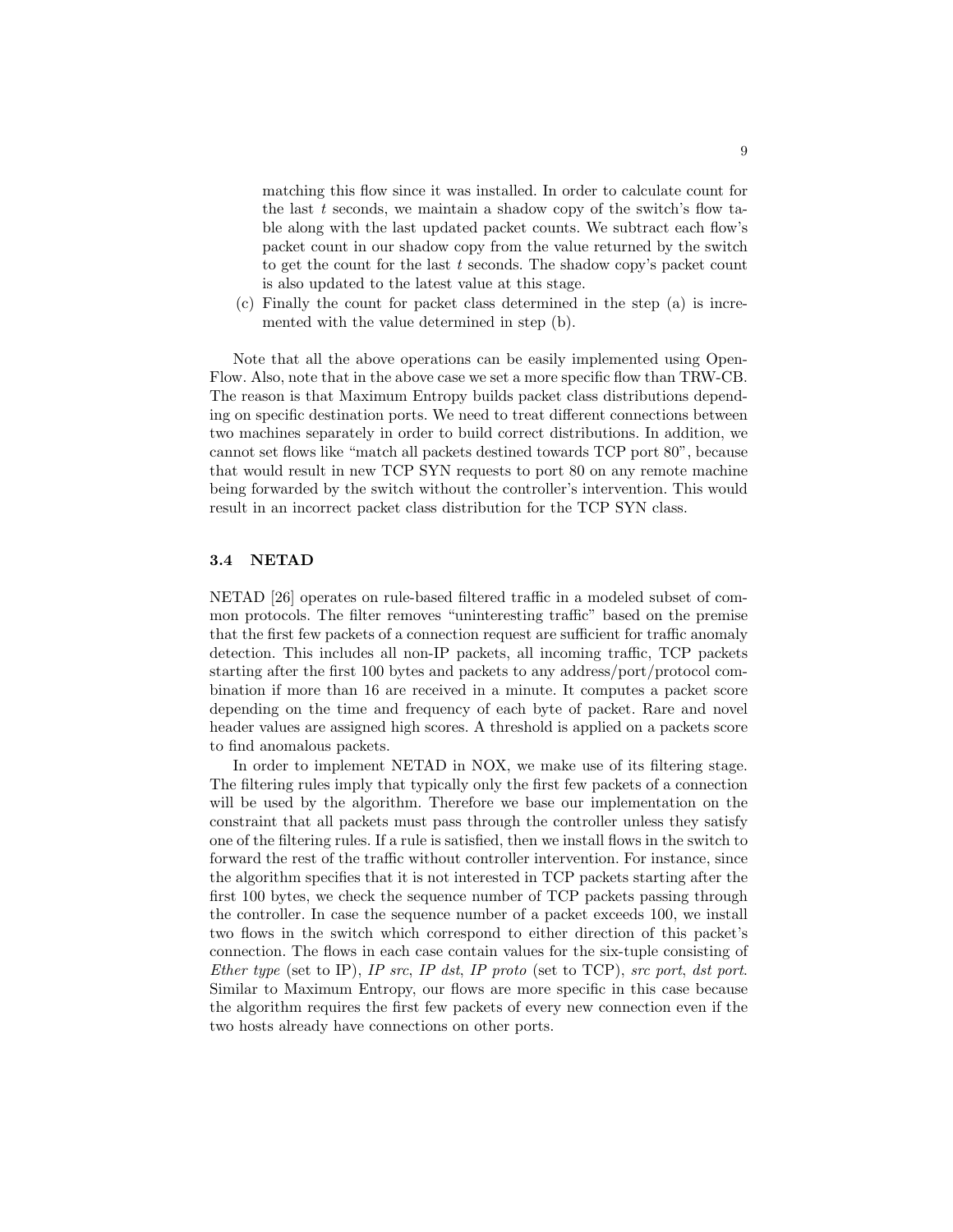Table 2: Statistics of Benign Traffic Datasets

| Type        | <b>Hosts</b> | nections | $\sqrt{\textrm{Datasets}}$  Active Total Con- $\vert$ Total Packets $\vert$ <sup>P</sup> | Avg.<br>tions per sec | $\overline{\text{Connect}}$ Avg. Pkts per Duration<br><b>sec</b> |                                     |
|-------------|--------------|----------|------------------------------------------------------------------------------------------|-----------------------|------------------------------------------------------------------|-------------------------------------|
| Home        | 8            | 3.422    | 1.042.282                                                                                | 0.21                  | 62.36                                                            | $21h$ rs $13min$ s                  |
| <b>SOHO</b> | 29           | 50.082   | 15.570.794                                                                               | 2.61                  | 320.4                                                            | 5 <sub>hrs</sub> 28 <sub>mins</sub> |
| <b>ISP</b>  | 639          | 304.914  | 28.152.467                                                                               | 523                   | 12.210                                                           | 9 mins                              |

# 4 Dataset Description

In order to effectively evaluate our hypothesis that home networks provide better accuracy for anomaly detection, we needed network traffic captured at different points in the network for comparison. Furthermore, for comprehensive evaluation, we needed attacks of different types (DoS, portscan, etc.) and different rates for each attack type. We decided to collect our own benign and attack datasets and make them available for repeatable performance evaluations.<sup>7</sup>

#### 4.1 Benign Network Traffic

We collected benign traffic at three different locations in the network. Our aim was to study the accuracy of anomaly detection algorithms in a typical home network, a small-office/home-office network and an Internet Service Provider (ISP). These algorithms have been sanitized using the tcpmkpub tool. Moreover, due to privacy concerns, only the first 70 bytes of each packet are available in all the datasets. Some statistics about each dataset are given in Table 2.

Home Network The home network dataset was collected in an actual residential setting. The data was collected over a period of one day (approx. 21 hrs 13 minutes). Eight different hosts were active during this time with varying levels of activity during the day. We collected data from each of these hosts individually before merging it together using mergepcap. Various applications including file transfer, web browsing, instant messaging, real-time video streaming were active during this period.

Small Office/Home Office(SOHO) For the SOHO dataset we gathered data from a research lab in our School of EECS. The traffic from the lab is relayed through a 3COM4500G switch. We mirrored all the traffic to one of the ports of the switch where it was captured and saved in pcap format. The data was collected over a period of approximately 5.5 hours from 1340 hrs to 1908 hrs on a working day. During this time, 29 unique hosts were active.

<sup>7</sup> The datasets are available at http://www.wisnet.seecs.nust.edu.pk/downloads.php.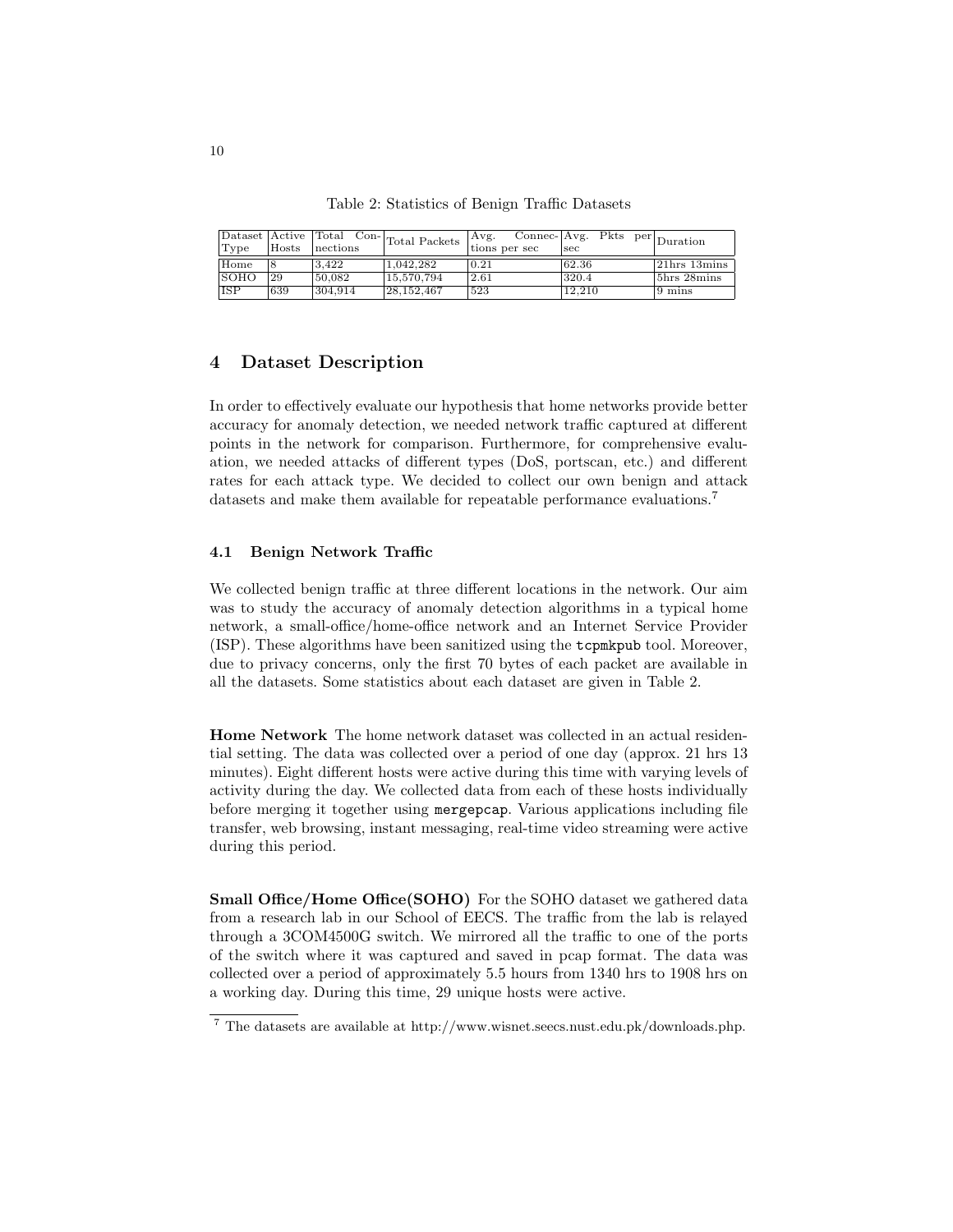Internet Service Provider The ISP dataset was collected from the edge router of a medium-sized Internet Service Provider for about 10 minutes from 1741 hrs to 1750 hrs on a working day. During this time, 639 hosts were active.

## 4.2 Attack Traffic

In order to collect the attack traffic, we launched (TCP SYN), DoS (TCP SYN) and fraggle (UDP flood) simultaneously from three end hosts in our research lab. Each host launched attacks at various rates including three low-rate (0.1,1,10 pkts/sec) and two high-rate (100,1000 pkts/sec) instances. Each instance had a period of two minutes. We labeled each attack packet by setting the Reserved bit in the IP header. The TCP portscan attack contains two distinct attacks with the first one targeting port 80 and the second targeting port 135. The TCP SYN Flood consists of attacks on two remote servers at ports 143, 22, 138, 137 and 21. Similarly the UDP flood also attacks two remote servers at ports 22, 80, 135 and 143.

After collecting the attack traffic, we randomly merged it into different hosts in each of the benign datasets using the mergepcap tool. In the home dataset, 4 out of 8 hosts were infected, while 8 out of 29 hosts were infected in the SOHO dataset. In the ISP dataset, 24 out of 639 hosts were infected. We used the same attack traffic in all three datasets in order to maintain a uniform evaluation base.

## 5 Evaluation

This section focuses on answering questions 2-5 asked in Section 1. We investigate the effectiveness and ease of implementation, accuracy comparison between ISP and home/SOHO network datasets and efficiency of the SDN implementations described in Section 3.

## 5.1 Experimental Setup

We implemented all four algorithms in NOX using  $C++$ . For comparison, we also did standard implementations of all algorithms which examine every packet (i.e. no sampling). For the Home Network and SOHO datasets, we performed accuracy evaluation using both the NOX implementations as well as the standard implementations. We observed that there was little or no difference in accuracy between the two evaluations. This was expected, since our objective with the NOX implementations was to ensure that each algorithm attained the same accuracy achievable by inspecting every packet, while in effect most of the packets are forwarded at line rate by the switch without any intervention by the controller. The accuracy results we present for these two datasets can therefore be assumed to represent either implementation. The ISP dataset was tested solely on the standard implementation.

In the case of Maximum Entropy and NETAD which require training on network traffic, we use some traffic from the benign datasets. For instance, before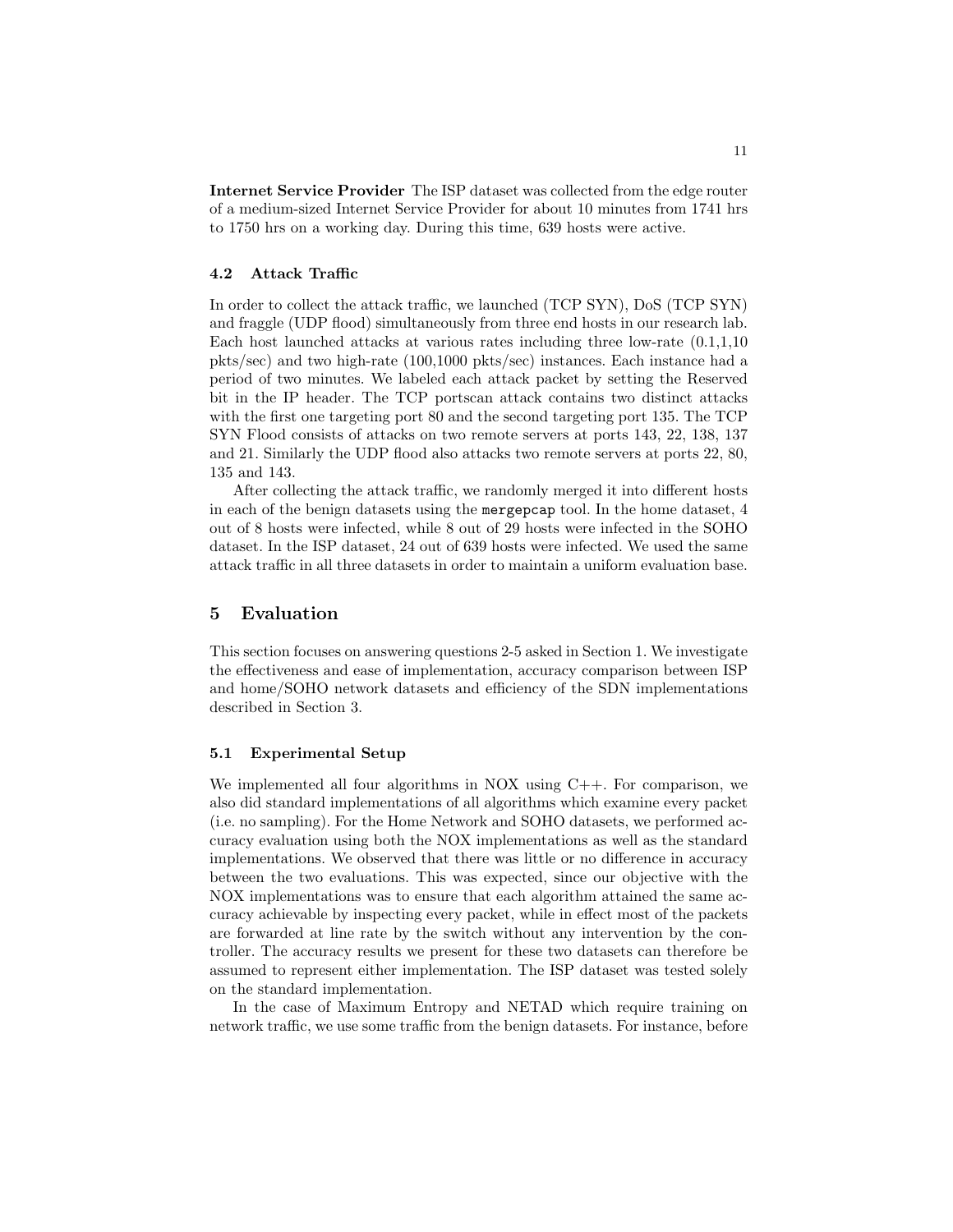| Algorithm    | NOX Implementation | Standard Implementa-<br>tion |
|--------------|--------------------|------------------------------|
| TRW-CB       | 741                | 1060                         |
| MaxEnt       | 510                | 917                          |
| RateLimit    | 814                | 991                          |
| <b>NETAD</b> | 587                | 944                          |

Table 3: Source Lines of Code(SLOC) for NOX and Standard Implementations

evaluating on the Home Networks dataset we train each algorithm on the first 40 minutes of data. For the SOHO dataset, the training period is the first 30 minutes while for the ISP dataset we train on the first 1 min of data.

For accuracy evaluations, our testbed consisted of a server with a quad-core Intel Xeon E5420 CPU and 8 GB of RAM running Ubuntu Linux 10.04. It ran Open vSwitch v1.1.0 [6] which implements the Openflow v1.0 protocol. A NOX 0.9 (Zaku) controller was located on the same machine and communicated with the Open vSwitch daemon through a Unix domain socket. Another machine was used to replay traffic from our merged datasets and send it to our server.

For efficiency evaluation of the Home Network data, we decided to use a realistic setting. We assembled a small form-factor wireless home router consisting of PC Engines ALIX 2c3 [9] board with a 500 MHz AMD Geode LX800 processor, 256 MB DDR DRAM and 2GB flash memory. We call this system the "NOX Box" [5]. We installed Voyage Linux [10] on the NOX Box, which is a Debian-derived distribution designed to run on low-end x86 PC platforms. In addition, we installed Open vSwitch v1.1.0 and NOX 0.9 on it, to create a fully equipped home network router.

#### 5.2 Ease of Implementation

Table 3 compares the NOX and Standard implementations of the four algorithms based on Source lines of code (SLOC). We observe that NOX implementations take on average 660 SLOC, while the standard implementations take on average 980 SLOC. Thus in terms of programming effort at least, it is easier to implement in NOX. This is partly due to the fact that NOX already has a significant infrastructure in place for packet processing as well as communicating with the switch. For the standard implementations, however, we had to build our own packet processing infrastructure.

However, the main benefit of the NOX implementations is not immediately evident from these numbers. The standard implementations work completely in userspace and make a system call each time they send and receive a packet. This does not scale well to high data rates. On the other hand, the NOX implementations get the fast datapath provided by the Openflow-compliant switches for free, while actually requiring lesser effort to implement. This datapath may be a hardware TCAM or a linux kernel module depending on the type of switch used. We show in Section 5.4 that our NOX implementations direct more than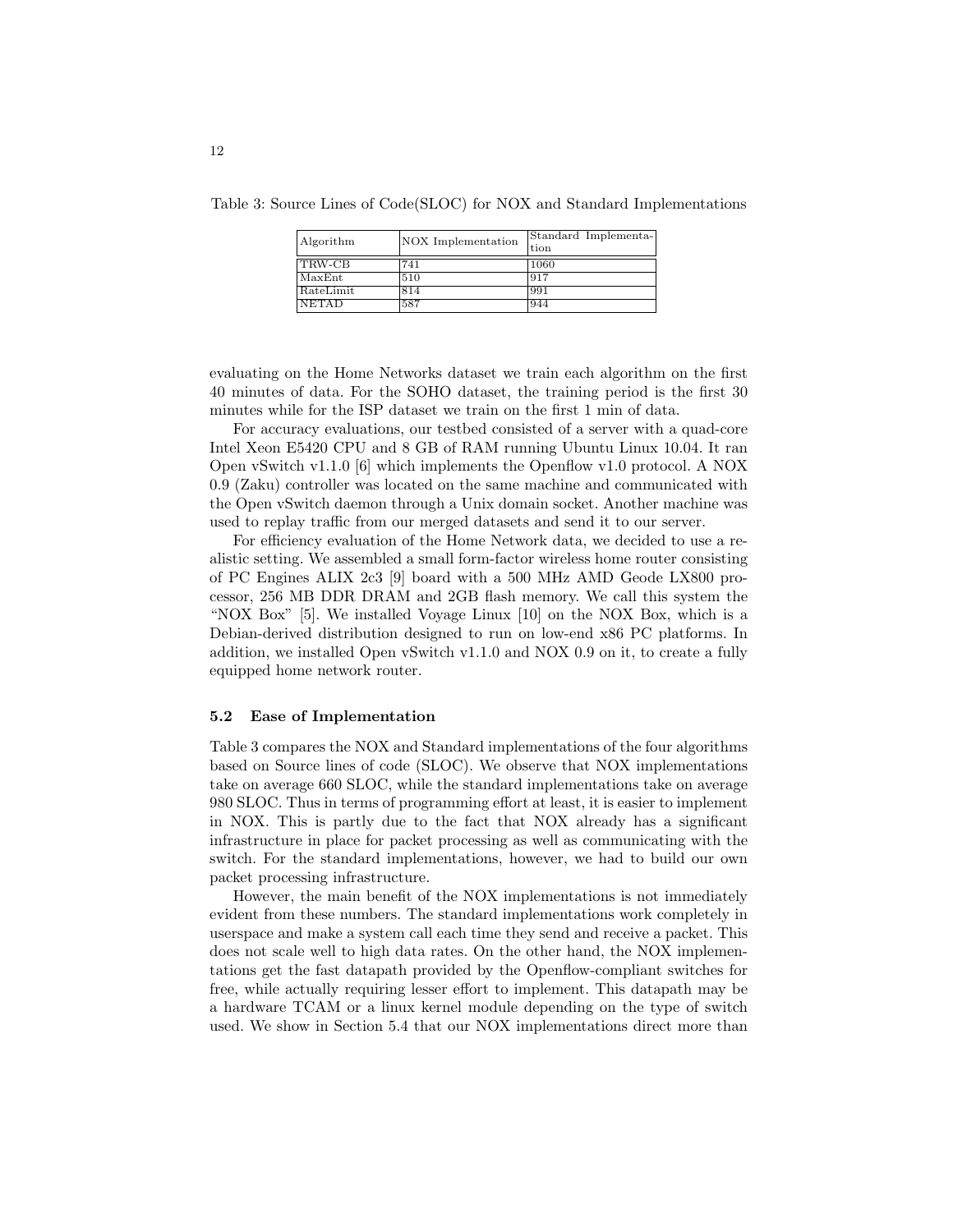

Fig. 1: ROC curves quantifying the accuracy of all four algorithms under TCP portscan attacks; each point is averaged over 5 attack rates.

98% of the network traffic through this fast datapath simply by installing flows in the switch. The standardized Openflow interface allows the use of the same NOX implementations regardless of the underlying switching device used. This makes it easier to update the implementations while maintaining efficiency and portability.

## 5.3 Accuracy Evaluation

TCP Portscan Attacks Figure 1 shows the Receiver Operating Characteristic (ROC) curves of TCP portscan detection for each of the four algorithms evaluated on all three datasets under varying attack rates. All algorithms perform much better on the Home Network dataset as compared to the ISP dataset. The performance on the SOHO dataset mostly falls in between the performance on these two datasets. This supports our assumption that detection accuracy degrades continuously as we move away from the endpoints towards the network core.

TRW-CB and Rate Limiting perform better than the other two algorithms in almost all situations. Both of these are host-based algorithms and use outgoing connections as the key detection feature, which is specifically suitable for TCP Portscans. Their performance on the home network dataset is excellent: both achieve  $90\%$  or better accuracy for a false positive (FP) rate of  $0\%$  to  $4\%$ . TRW-CB maintains the same accuracy on the SOHO dataset while the accuracy of Rate Limiting degrades significantly and it manages a 90% detection rate for an FP rate of 30%. On the ISP dataset, they both suffer significant accuracy degradation; the best accuracy point is TRW-CB which manages to attain an 85% detection rate for a significant FP rate increase of 11%. The reason for the more rapid accuracy degradation of Rate Limiting is its decline in performance on low-rate scanners. This is apparent from Figures 3a and 3b which show separate ROCs for low and high rate scanners. We observe that both Rate-Limiting and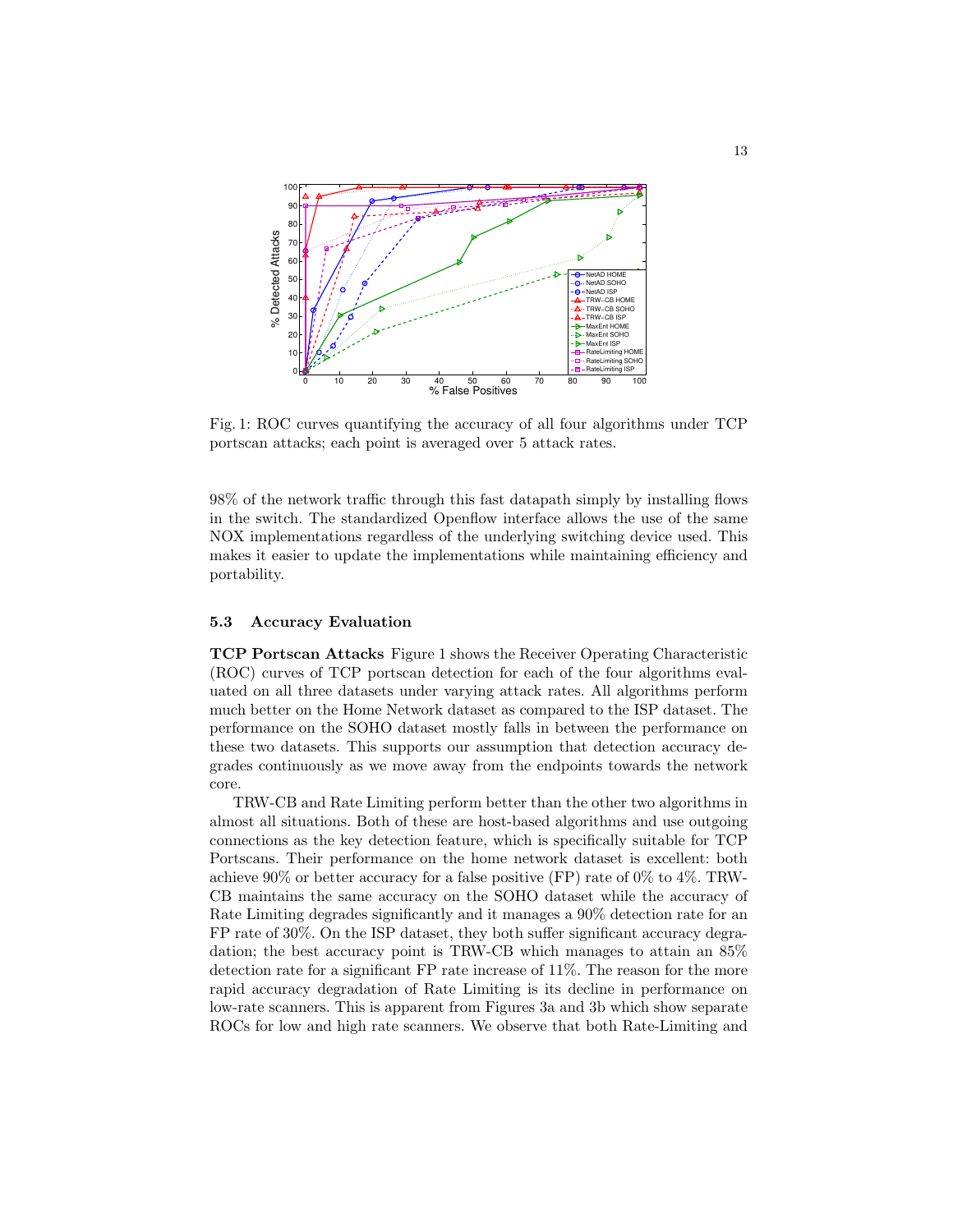

Fig. 2: ROC curves for evaluating the accuracy of all four algorithms under TCP and UDP Flood attacks; each point is averaged over 5 attack rates.

TRW-CB achieve perfect results for high-rate scanners on all datasets. For lowrate scanners evaluated on the Home and SOHO datasets, TRW-CB maintains the same accuracy while Rate Limiting is only able to achieve 80% detection for a 0% FP rate. The reason is that, while Rate Limiting detects port scanners primarily on the basis of rate of new connection attempts, TRW-CB relies on the success or failure of successive connection attempts.

In comparison, both Maximum Entropy and NETAD fail to take advantage of the home network environment. While both algorithms show better performance on the home datasets when compared with their respective accuracies on the ISP datasets, the accuracy improvement is not of the same order as that of TRW-CB and Rate Limiting. As Figure 1 indicates, Maximum Entropy shows the worst performance on all datasets. On the home network dataset, it achieves a maximum detection accuracy of 90% but at a cost of 70% false positives. NE-TAD performs considerably better as it achieves the same detection accuracy for a 20% false positive rate. Unlike TRW-CB and Rate Limiting, none of these algorithms are host based and do not directly use outgoing connection information. Both Maximum Entropy and NETAD use baseline models of network traffic using predefined attributes and detect deviations from these attributes. They are sensitive to changes in the pattern of benign network traffic. Maximum Entropy is more rigid in this regard because it builds baseline distributions of packet classes. For instance, if a host starts using a P2P application but the algorithm was trained on data containing mostly web traffic, it will result in higher FP rates. This is true both in Home networks as well as ISPs. The reason for the difference in Maximum Entropy's performance between the Home and ISP network is its poor detection of low-rate scanners as evident from Figure 3b. The high background traffic rate of an ISP network means that low rate anomalies do not create a significant enough divergence from the baseline distribution to raise an alarm.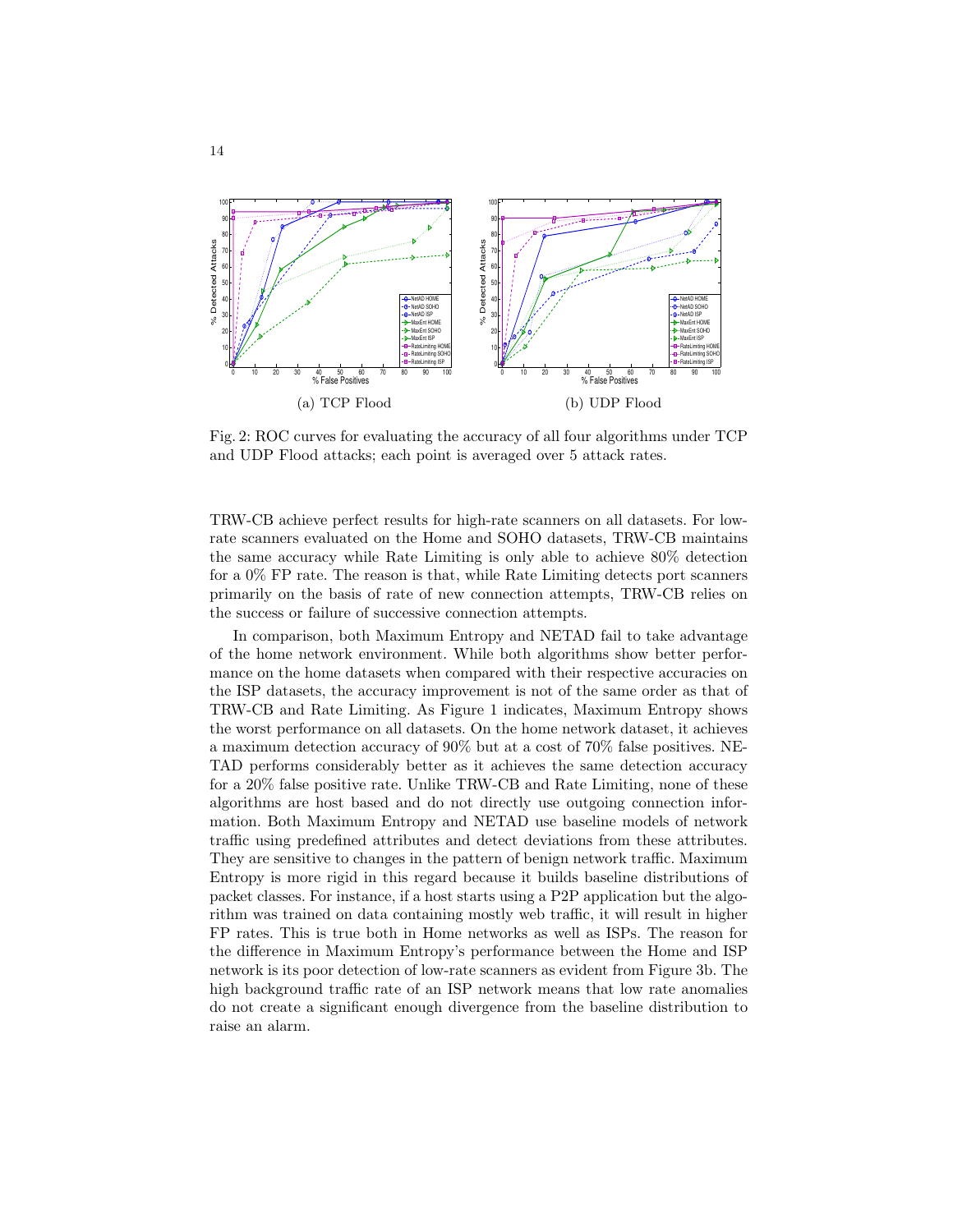

Fig. 3: Separate ROC results for high rate (100 and 1000 per sec) and low rate (0.1, 1 and 10 per sec) TCP Portscan, TCP Flood and UDP Flood attacks.

TCP and UDP Flood Attacks Figures 2a and 2b show the ROC curves for TCP and UDP Flood attacks respectively. We did not evaluate TRW-CB for these attacks because it is primarily a portscan detector focused on detecting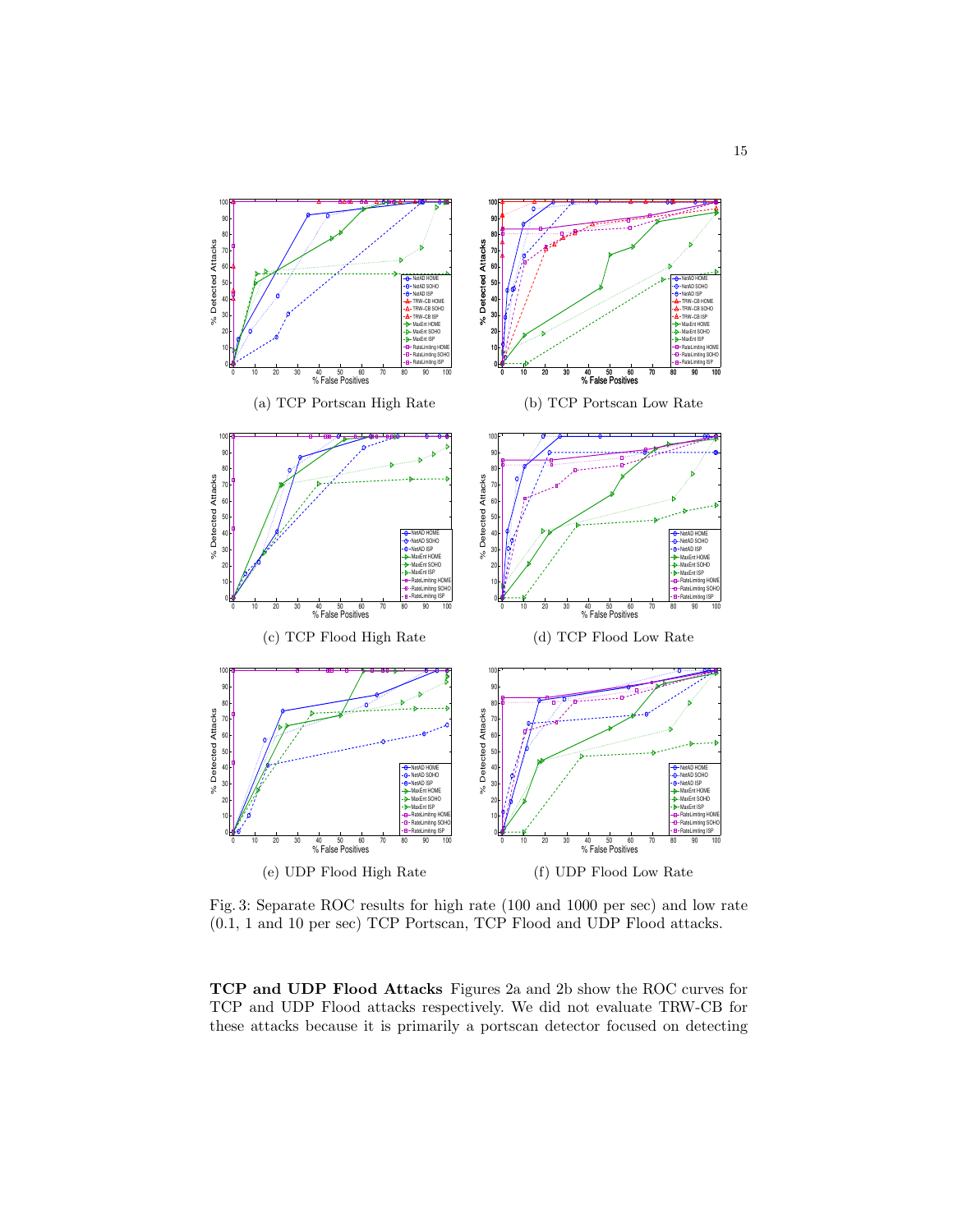"horizontal scans" of different remote hosts. It is clear from the ROC curves that Rate Limiting provides excellent accuracy on the home and SOHO datasets for both types of flood attacks, while maintaining a low false positive rate. Rate Limiting detects anomalies if the size of its delay queue increases beyond a threshold. Because of the low rate of benign connection requests in a typical home network environment, we give a small value to the size of the working set (of recently made connections). Thus a sudden flood of new TCP SYNs will likely end up in the delay queue and overrun its threshold, raising an alarm. On the other hand, in an ISP network, the rate of benign connection requests is quite high (Table 2). Thus both the working set size and delay queue threshold need to be large in order to reduce unnecessary false positives. This in turn reduces the detection rate.

Maximum Entropy and NETAD show better performance on the home and SOHO networks as compared to the ISP, but their overall accuracy is lower than Rate Limiting. The reason is the same as explained in the TCP portscan case. Both algorithms rely on models of benign network traffic. Since our flood attacks are to well known ports including port 80 and port 22, these algorithms are not able to easily detect divergence from the usual, especially for low rate attacks.

#### 5.4 Efficiency Evaluation

Table 4 shows the efficiency evaluation of our NOX implementations on the Home and SOHO datasets. We compare the algorithms based on four parameters:

- 1. Percent of total packets that pass through the controller: This is an important metric because if a large percentage of traffic is passing through the controller then we do not gain any efficiency benefit from NOX and Openflow. As described earlier, our objective is to ensure that only the relevant packets are handled by the controller and everything else is forwarded at line rate through the switch hardware.
- 2. Average rate of packets passing through the controller: Given that the controller is implemented in software, we need to evaluate whether the rate of packets passing through the controller will cause any performance penalties.
- 3. Average number of flows in the switch's flow table: The switch needs to match every incoming packet against entries in the flow table. We need to measure the average number of flow entries in the switch, at any point in time, for all four algorithms. A larger average flow table size could impact the forwarding efficiency of the switch.
- 4. Peak size of the switch's flow table: We want to know if any of our implementations overflows the switch's flow tables.

As the results clearly show, in most cases, the controller handles less than 2% of the total traffic. The largest value is 3.46 % for NETAD evaluated on the Home Network dataset. This slight increase is due to the fact that, while all other algorithms work on packets related to connection requests, NETAD requires a few more packets to be examined in certain cases. For instance, in the case of TCP it examines all packets for the first 100 bytes of the stream.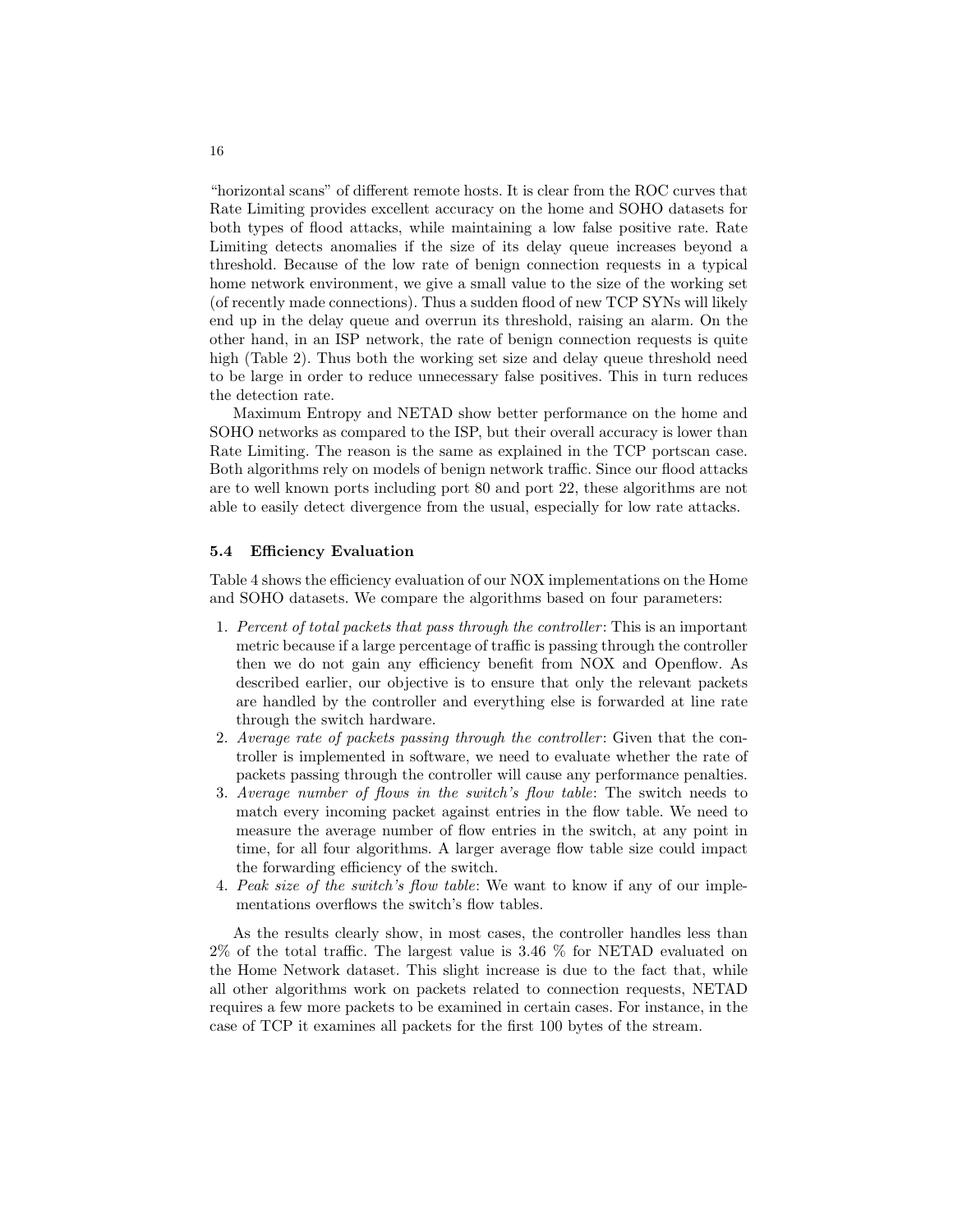| Algorithm:Dataset | % of Total Pkts Avg. Pkt rate Avg. No. of en- Peak No. of en-<br>handled by $\text{con-}$ at controller tries in Flow Ta- tries in Flow Ta-<br>troller | $(\text{pkts/sec})$ | ble    | ble |
|-------------------|--------------------------------------------------------------------------------------------------------------------------------------------------------|---------------------|--------|-----|
| TRW-CB: HOME      | 1.15                                                                                                                                                   | 0.73                | 16.11  | 70  |
| TRW-CB: SOHO      | 0.37                                                                                                                                                   | 2.91                | 42.33  | 71  |
| MaxEnt : HOME     | 2.48                                                                                                                                                   | 1.58                | 39.72  | 261 |
| MaxEnt : SOHO     | 1.26                                                                                                                                                   | 1.00                | 172.60 | 408 |
| RateLimit: HOME   | 1.00                                                                                                                                                   | 0.64                | 16.69  | 59  |
| RateLimit: SOHO   | 0.56                                                                                                                                                   | 4.43                | 38.28  | 64  |
| NETAD : HOME      | 3.46                                                                                                                                                   | 2.21                | 24.60  | 107 |
| NETAD : SOHO      | 1.07                                                                                                                                                   | 8.47                | 74.68  | 196 |

Table 4: Efficiency of NOX implementations on Home and SOHO datasets

The packet rate at the controller is also very manageable in all cases. It lies mostly in the range of 1 to 2 packets per second. Generally, the rate is slightly larger for the SOHO network as compared to the Home network. This is expected since there are more simultaneously active hosts in the SOHO network. Overall, these statistics indicate that there should not be any performance problems at the controller.

The average and peak flow table sizes also show good results for all algorithms. Both TRW-CB and Rate Limiting average about 16 flow entries for the Home Network and about 40 flow entries for the SOHO dataset. The larger value for the SOHO network is due to more simultaneously active hosts. In contrast, Maximum Entropy averages about 40 flow entries on the Home Network and 172 entries on the SOHO network. The larger value for Maximum Entropy is because of the more specific flows we install in the switch. As described in Section 3.3, we set more specific flows for Maximum Entropy because it relies on building distributions of packet classes based on destination port numbers. On the other hand, TRW-CB is a host based detector and does not care about transport layer ports. Thus we can afford to set more general flow entries which can handle a larger number of packets and result in a smaller flow table size.

### 5.5 CPU Usage

Finally, the results of the performance evaluation of the Home Network Dataset on the NOX BOX (as described in Section-5.1) are shown in Table 5. It shows the average percent CPU Usage of each of the four algorithms for three different data rates. While typical home networks do not have data rates of 50 Mbps or even 10 Mbps, we show the values for comparison and to assess the system's limits. It should be noted that none of these results involved any packet loss.

The results clearly show that for a forwarding rate of 1 Mbps through the NOX BOX, all the algorithms take up a small fraction of the CPU time. Maximum Entropy, which has the highest value, still averages around 3% of CPU time. This increased usage is due to the fact that Maximum Entropy has to fetch all flows in the switch every second, in order to build packet class distributions.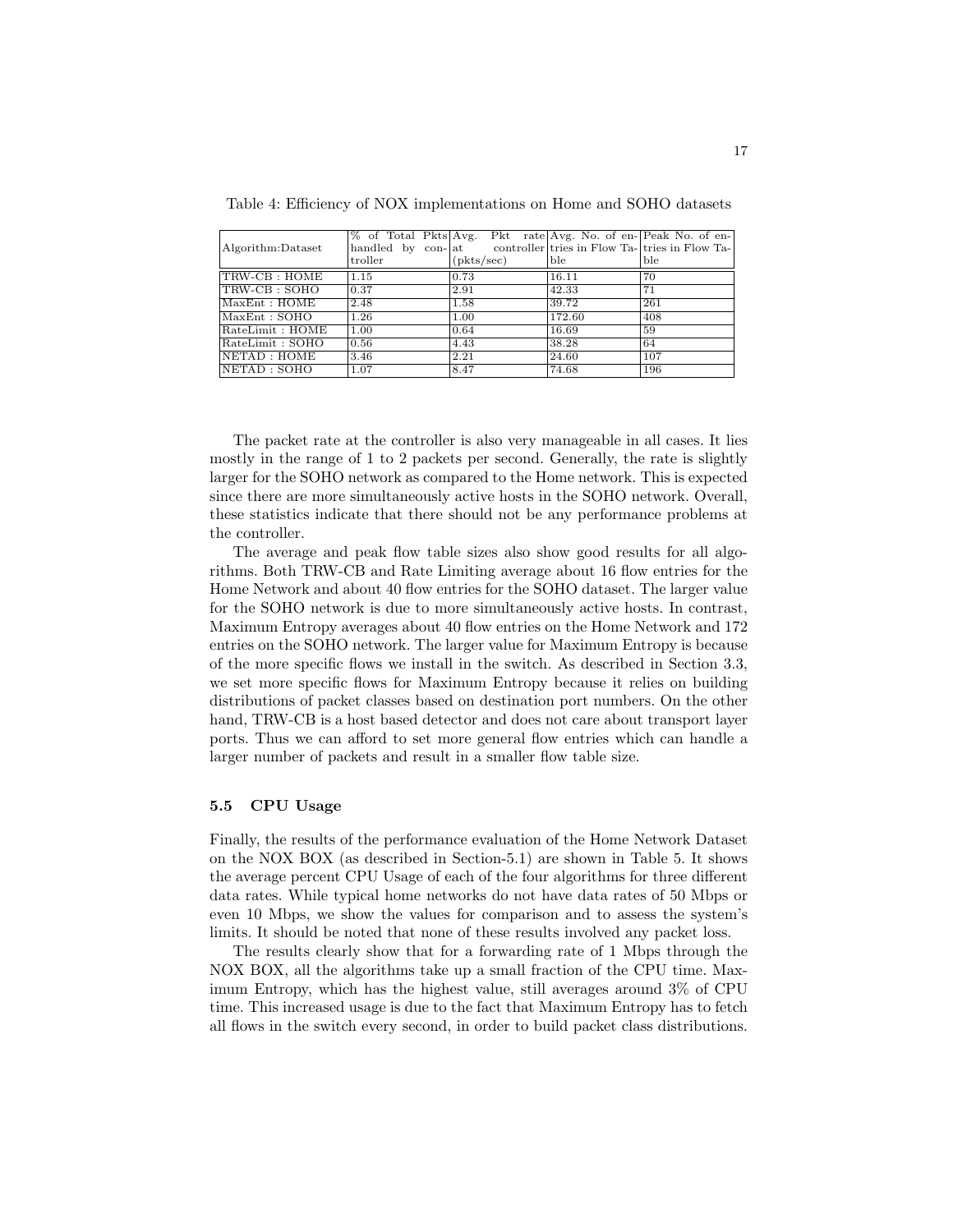| Data Rate | Average CPU Usage $(\%)$ |               |              |                    |  |  |
|-----------|--------------------------|---------------|--------------|--------------------|--|--|
|           | TRW-CB                   | Rate Limiting | <b>NETAD</b> | Maximum<br>Entropy |  |  |
| 1 Mbps    | 1.86                     | $2.1\,$       | 2.94         | 3.09               |  |  |
| 10 Mbps   | 6.70                     | 8.47          | 10.43        | 18.43              |  |  |
| 50 Mbps   | 17.54                    | 18.87         | 19.11        | 28.26              |  |  |

Table 5: CPU Usage on the NOX BOX for the Home Dataset

As the rate rises to 50 Mbps, the CPU usage of all algorithms increases. However it still remains within very reasonable limits. For instance at 50 Mbps, TRW-CB still takes up only 17.54% of the CPU time. This is quite remarkable because the NOX Box has a low-end 500 MHz processor. We attribute this efficient performance to the fact that the NOX controller running in userspace only handles a small fraction of the traffic at a low rate (as shown in Table 4). Most of the traffic is forwarded by the Open vSwitch kernel module.

# 6 Conclusions and Future Work

In this paper, we have shown that Software Defined Networks using Openflow and NOX allow flexible, highly accurate, line rate detection of anomalies inside Home and SOHO networks. One of the key benefits of this approach is that the standardized programmability of SDN allows these algorithms to exist in the context of a broader framework. We envision a Home Operating System<sup>8</sup> built using SDN, in which our algorithm implementations would co-exist alongside other applications for the home network e.g. QoS and Access Control. The standardized interface provided by a SDN would allow our applications to be updated easily as new security threats emerge while maintaining portability across a broad and diverse range of networking hardware.

This approach could also provide better opportunities for attack mitigation. When an anomaly is detected, our application could communicate it to the ISP where this information could be utilized in a variety of ways. Firstly, it could be used by a human operator to verify the existence of an attack and then inform the home-network owner. Secondly, it could be used to correlate threats from multiple home networks for detecting global network security problems e.g. botnets. Notice that this has several benefits including: 1) The detection is far more accurate in the home networks than the ISP (as shown in Section 5.3). 2) The difficulty of running anomaly detection at high data rates in the ISP's network core is distributed to thousands of home network routers. The efficiency evaluation in Sections 5.4  $\&$  5.5 has already shown that this would be feasible. 3) The programmable nature of SDN allows this sophisticated approach to be implemented in software while still ensuring that almost all the home/SOHO network traffic continues to traverse the fast datapath of the switch possibly in hardware.

<sup>8</sup> The concept of a HomeOS was first introduced in [18]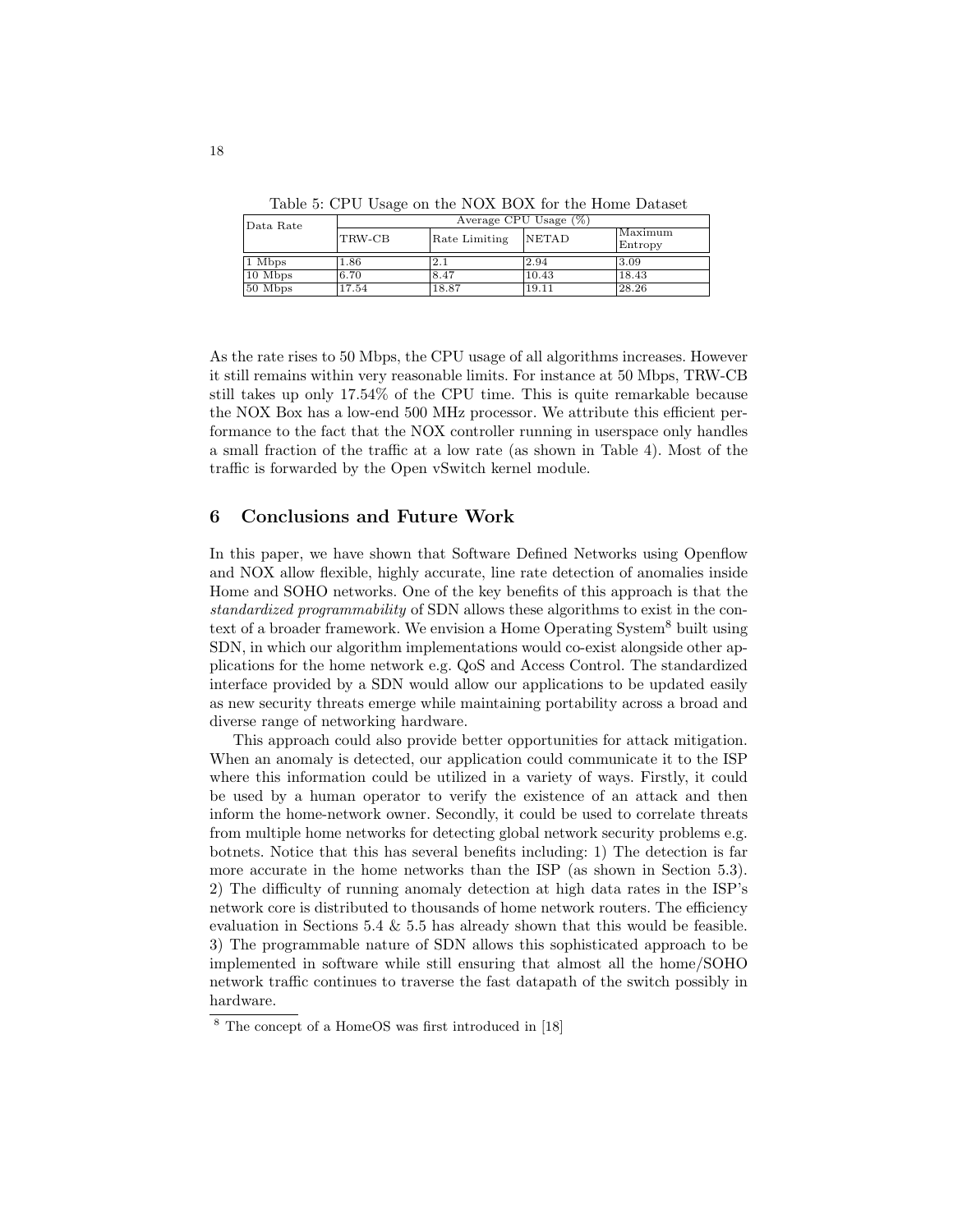# 7 Acknowledgements

The authors thank Scott Shenker, Murphy McCauley and Kyriakos Zarifis for their continuous feedback throughout the course of this project. We also thank Wahaj-us-Siraj and Jahanzeb Arshad from Micronet Broadband (Pvt) Ltd. for providing the ISP dataset.

# References

- 1. Acm sigcomm workshop on home networks (homenets), http://conferences. sigcomm.org/sigcomm/2010/HomeNets.php
- 2. Arbor networks peakflow-x homepage, http://www.arbornetworks.com/en/ peakflow-x.html
- 3. Cisco anomaly guard module homepage, www.cisco.com/en/US/products/ ps6235/
- 4. Endace ninjabox homepage, http://www.endace.com/ninjabox.html
- 5. Nox box, http://noxrepo.org/manual/noxbox.html
- 6. Open vswitch, http://openvswitch.org/
- 7. Openflow specification version 1.0.0, http://www.openflow.org/documents/ openflow-spec-v1.0.0.pdf
- 8. Openflow specification version 1.1.0, http://www.openflow.org/documents/ openflow-spec-v1.1.0.pdf
- 9. Pc engines alix 2c3 system board, http://www.pcengines.ch/alix2c3.htm
- 10. Voyage linux, http://linux.voyage.hk/
- 11. Anti-phishingworking group. phishing activity trends report, 4th quarter / 2009 (2010), http://www.antiphishing.org/reports/apwg\_report\_Q4\_2009.pdf
- 12. Ashfaq, A.B., Robert, M.J., Mumtaz, A., Ali, M.Q., Sajjad, A., Khayam, S.A.: A comparative evaluation of anomaly detectors under portscan attacks. In: Proceedings of the 11th international symposium on Recent Advances in Intrusion Detection. pp. 351–371. RAID '08, Springer-Verlag, Berlin, Heidelberg (2008)
- 13. Brauckhoff, D., Tellenbach, B., Wagner, A., May, M., Lakhina, A.: Impact of packet sampling on anomaly detection metrics. In: Proceedings of the 6th ACM SIG-COMM conference on Internet measurement. pp. 159–164. IMC '06, ACM, New York, NY, USA (2006)
- 14. Caesar, M., Caldwell, D., Feamster, N., Rexford, J., Shaikh, A., van der Merwe, J.: Design and implementation of a routing control platform. In: Proceedings of the 2nd conference on Symposium on Networked Systems Design & Implementation - Volume 2. pp. 15–28. NSDI'05, USENIX Association, Berkeley, CA, USA (2005)
- 15. Calvert, K.L., Keith, W., Rebecca, E., Grinter, E.: Moving toward the middle: The case against the end-to-end argument. In: in Home Networking. Sixth Workshop on Hot Topics in Networks (2007)
- 16. Casado, M., Freedman, M.J., Pettit, J., Luo, J., McKeown, N., Shenker, S.: Ethane: taking control of the enterprise. SIGCOMM Comput. Commun. Rev. 37, 1–12 (August 2007)
- 17. Casado, M., Garfinkel, T., Akella, A., Freedman, M.J., Boneh, D., McKeown, N., Shenker, S.: Sane: a protection architecture for enterprise networks. In: Proceedings of the 15th conference on USENIX Security Symposium - Volume 15. USENIX Association, Berkeley, CA, USA (2006)